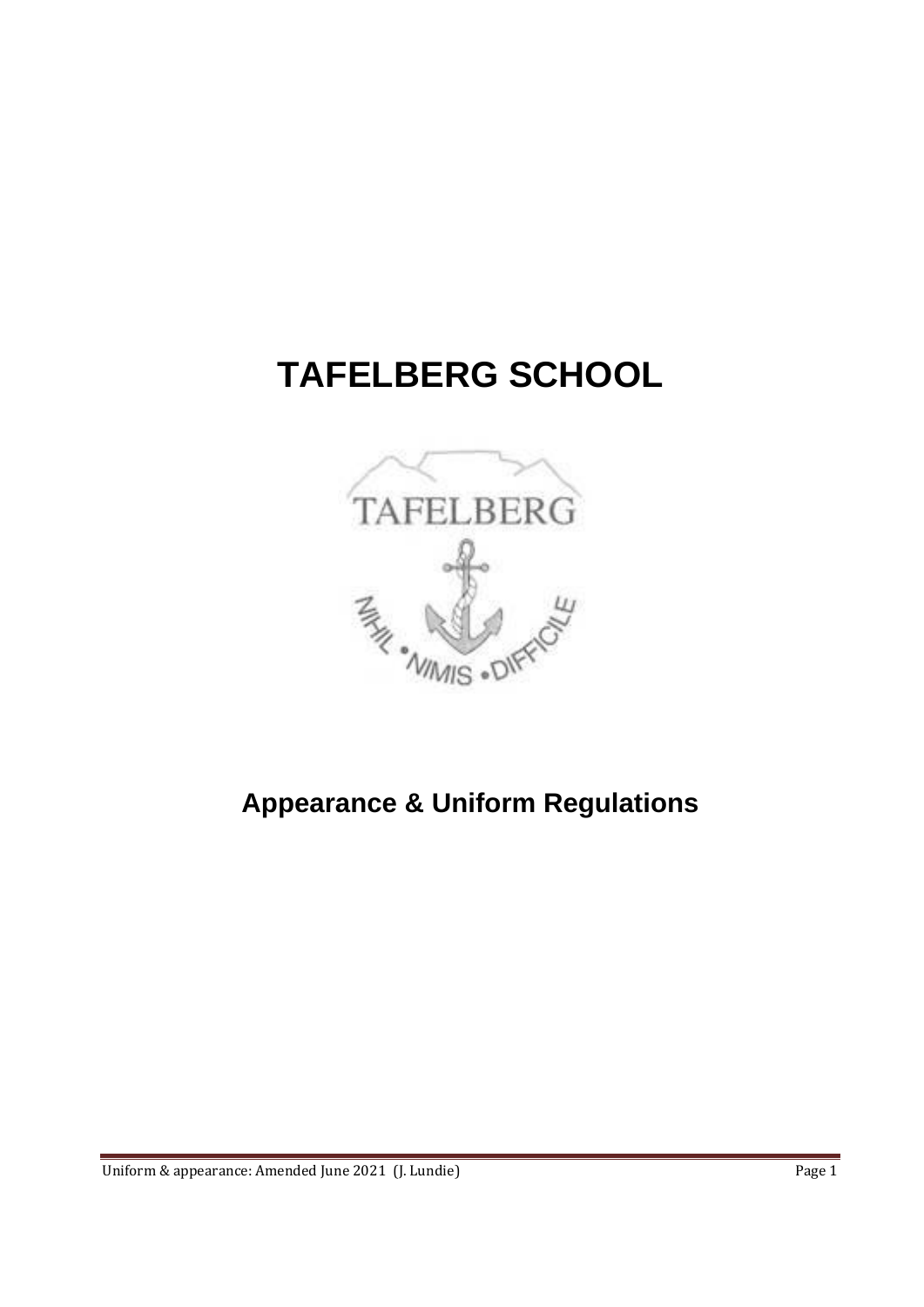# **General Appearance**

Appearance covers how a learner presents him/herself. This includes personal hygiene, grooming and general uniform attire.

Appearance as referred to in the Code of Conduct encompasses the following aspects:

- 1. No visible body piercings on the face (girls may have pierced ears, but may only wear 1 pair of earrings or studs).
- 2. No visible tattoos when in school uniform / sport kit.
- 3. No Make-up may be worn while dressed in school uniform or school sport clothing.
- 4. Fingernails must be short and clean. No coloured nail varnish and or "French tips"
- 5. School clothes and sport kit must be neat, clean and ironed.
- 6. Pants must be worn in the waist, with a belt.<br>7. School shirts must be tucked in at all times
- School shirts must be tucked in at all times.
- 8. School shoes must be laced up, be neat and be polished.
- 9. Torn, holed, frayed clothing (school and sport) items must be repaired or replaced immediately.
- 10. Hair must be washed, brushed and neat according to school regulations.
- 11. Boys may not have sideburns, beards, nor moustaches when facial growth on boys becomes noticeable, boys must shave.
- 12. No hats, caps, beanies, hoods may be worn with the school uniform unless sanctioned by the school, and then not in the school building. School branded hats and beanies are available.
- 13. No other clothing items to be worn with school/ sport clothing other than approved school uniform items.
- 14. School uniform / sport kit must not be ill-fitting i.e. not too big or too small.
- 15. No logo's, symbols or writing other than the school logo may be visible on school uniform / sport kit.
- 16. Tie, Badges, Tracksuits, P.E. tops and fleece tops can be obtained from school.
- 17. Matric tops may not be worn during assembly period.
- 18. No lapel badges, ribbons etc to be worn, except those sanctioned by the school.
- 19. A written request to the SGB must be made to deviate from the Uniform & Appearance Policy for medical or religious reasons.

# **SCHOOL BAG**

- 1. Each learner purchase and use a neat satchel or suitcase (blue or black) that will provide adequate protection for the school's books.
- 2. Wheeled bags or suitcases are permitted.
- 3. Canvas satchels must be provided with a firm stiffening board that will protect school books.
- 4. Soft and/or multi-coloured rucksacks or shoulder-bags are not allowed.
- 5. Satchels or suitcases must be clean and no slogans, drawings or stickers are allowed on them.
- 6. Learner's names must be **clearly marked** on the inside of his/her satchel or suitcase.

# **SCHOOL TRACKSUITS & PE UNIFORM**

- 1. Only the **TAFELBERG SCHOOL** tracksuit may be worn.
- 2. The full tracksuit must be worn (tracksuit top and long tracksuit pants). Tracksuit and uniform items (e.g. fleece top, jersey, grey/navy pants, skirts and shorts) may not be worn together.
- 3. Torn or damaged tracksuits may not be worn.
- 4. The school white P.E. top and navy blue shorts to worn underneath the tracksuit.
- 5. Sport shoes are worn with the tracksuit.
- 6. **Gr 3-6 learners** may wear the school tracksuit on days they have PE.
- On PE days in summer (Term 1 & 4) grade 3-6 learners may come to school in their PE uniform (without tracksuit)
- 7. **Gr 7-12 learners** must wear their school uniform on PE days and pack their PE uniform to change at school.
- 8. **Gr 3-12 learners** may wear their tracksuit on Fridays for the extra mural program. In summer (Term 1 & 4) Gr 3-12 learners may come to school in their PE uniform (without tracksuit) for the Extra Mural Program
- 9. Provincial representatives may only wear their provincial tracksuits during Friday extra-mural program.

# **CIVVIES**

- 1. Civvies may only be worn when a "civvies day" is arranged by the school.
- 2. Birthday Civvies Learners make a donation towards the feeding scheme. (Monetary R10 NOT food items currently)
- 3. Learners will receive a receipt and/or a stamp as permission to wear civvies on the agreed day.
- 4. No birthday civvies during formal assessments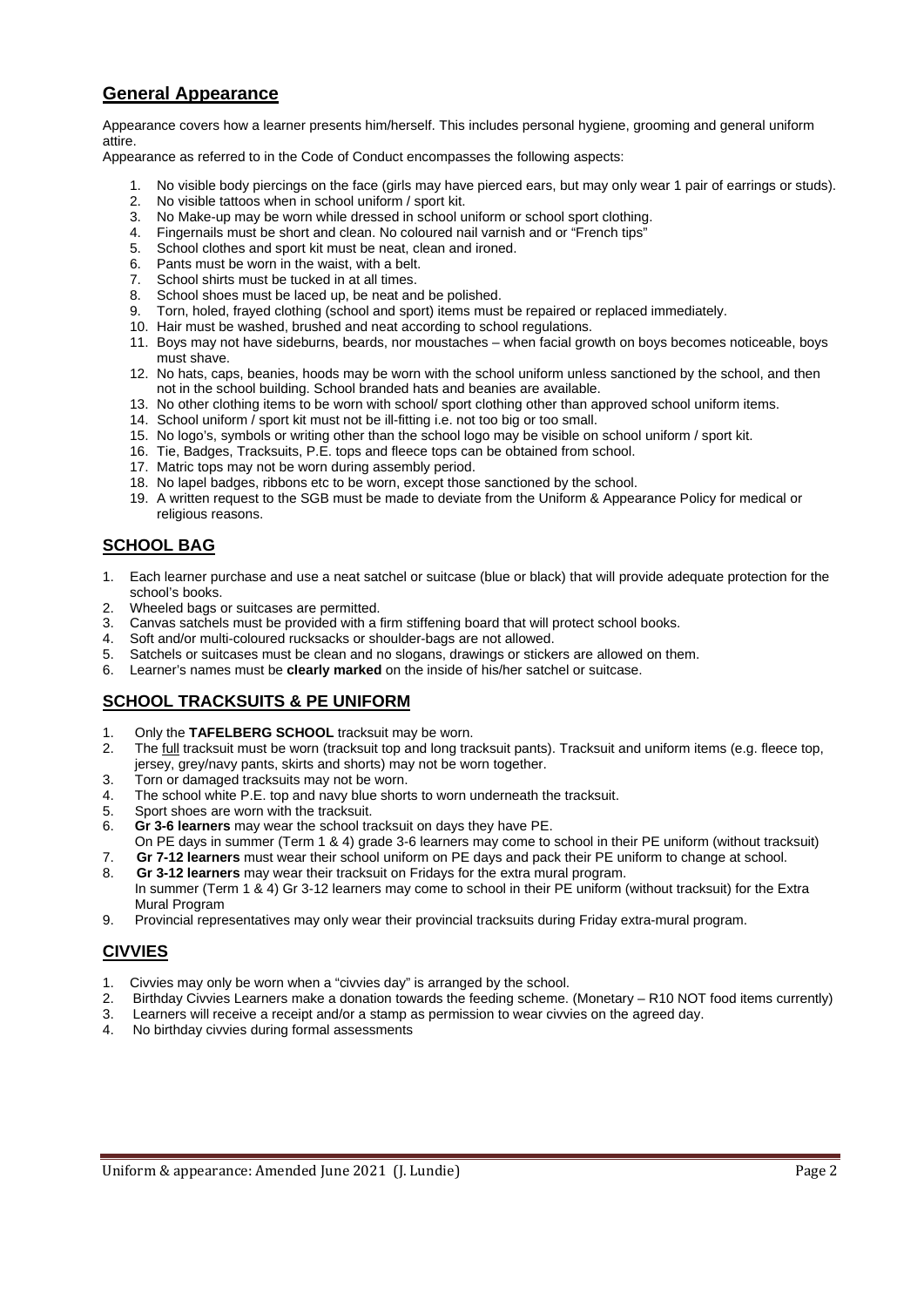# **Uniform: BOYS & GIRLS (Gr 1-2)**

- 1. Tafelberg School tracksuit and PE shirt & shorts.
- 2. No replacements with other white shirts or navy shorts.
- 3. Predominantly white sport shoes (laces or Velcro straps) and white socks must be worn with the uniform.
- 4. Tafelberg School padded jacket may be worn with the tracksuit in the winter.
- 5. Same regulations as for Gr 3-12 regarding Jewellery, Hair, Bags, Civvies and General Appearance.

# **Uniform: GIRLS (Gr 3-12)**

#### **SUMMER UNIFORM (Term 1 + 4)**

- 1. White, short-sleeved shirt with print on badge.<br>2. Navy blue skirt or famale tailored navy blue/gr
- Navy blue skirt or female tailored navy blue/grey trousers.
- \*\*\* Navy blue trousers to be phased out by January 2023
- 3. Black school shoes.
- 4. Short white socks.
- 5. Navy blue blazer with school badge to be worn to Assemblies and special occasions. Blazer not compulsory for Grade 1-6.

#### **WINTER UNIFORM (Term 2 + 3)**

- 1. White, long or short-sleeved shirt with a neck button.
- 2. Navy blue skirt or female tailored navy blue/grey trousers.
- \*\*\* Navy blue trousers to be phased out by January 2023
- 3. School tie  $(Gr 1 12)$
- 4. Navy blue V-neck jersey, plain without any logo's OR Tafelberg navy blue fleece top.<br>Rlack school shoes
- 5. Black school shoes.
- 6. Black stockings or short white socks with skirt.
- 7. Plain white, black or navy socks to be worn under trousers.
- 8. Navy blue blazer with school badge to be worn to Assembly on Mondays and special occasions.
- Blazer not compulsory for Grades 1-6<br>Only black or navy blue beanies, with Only black or navy blue beanies, without logo's or writing, may be worn outside of class.
- 10. Only school branded jacket to be worn.

# **TROUSERS**

- 1. The colour must match the blazer.
- 2. Preferably should have a waistband, zip and button, but elasticised is acceptable on condition the trousers look tailored.
- 3. Belts are compulsory if the pants make provision for them.<br> $\Delta$  No stretch fabric.
- No stretch fabric.
- 5. No bootlegs.
- 6. No hipsters<br>7. Trousers.mi
- 7. Trousers must touch the shoes.

#### **SHOES**

- 1. No platforms.
- 2. No patent leather.
- 3. No buckles.
- 4. Must be plain black leather, no patterns.

#### **JEWELLERY**

- 1. No visible neck chains may be worn.
- 2. No bracelets, ankle chains or rings.
- 3. **ONE PAIR** of small, plain studs or sleepers to be worn in the ear lobe only.
- 4. Eye brow; nose; tongue; belly button studs etc. may not be worn to school.

#### **HAIR**

Emphases is made on **clean** and **neat** hair styles. Hair on the shoulders and over the eyebrows must be tied back at all times. Refer to the Tafelberg School Hair Policy for more details.

#### Uniform & appearance: Amended June 2021 (J. Lundie) **Page 3** Page 3